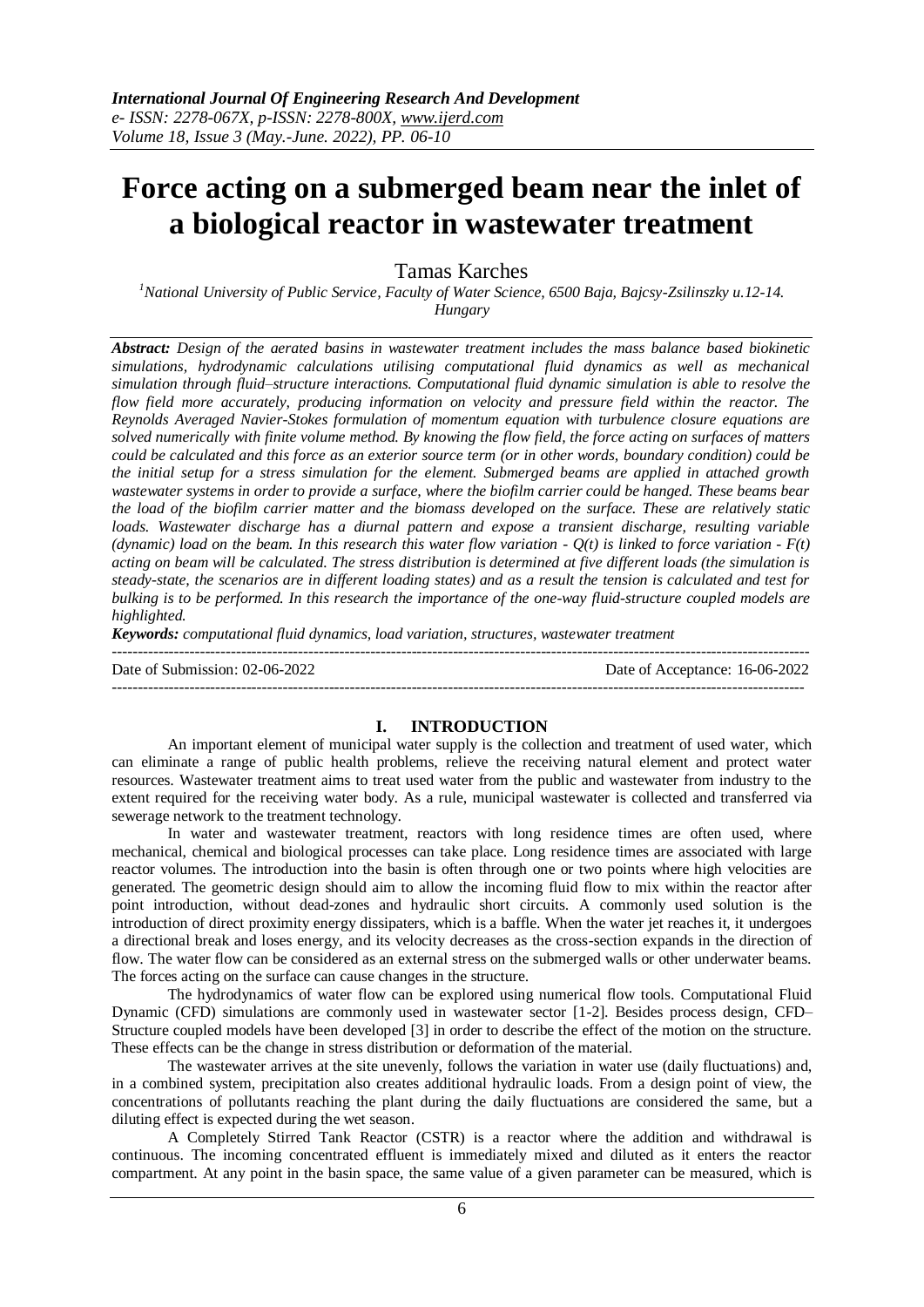identical to the quality of the effluent. If there is no large-scale recirculation, we speak of a lagoon; if there is recirculation, we have to take into account the effect of dilution and the fact that the residence time of the effluent is also shortened. A further advantage of this type of reactor is that uniform aeration can be achieved.

Plug Flow Reactor (PFR) is a reactor in which the incoming pollutant is not mixed and the change in concentration is due only to biological processes. Since longitudinal dispersion is not considered in this ideal case, all particles spend the same time in the system at the exit section. Its design requires the use of pools with a width to length ratio of at least 10:1 for sludge technologies, avoiding excessive turbulence and the increased longitudinal dispersion it causes [4]. Historically, the purpose of building such tubular reactors has been to control filamentous organisms, but this causes a non-uniformity of oxygen demand along the length, which also means that uniform air injection proves less effective [5]. In the case of staged oxygen injection, however, the problem of settling at the end of the reactor may arise.

## **II. MATERIAL AND METHODS**

Numerical flow simulations solve a system of partial differential equations describing fluid motion, which includes the mass conservation and momentum equations. For turbulent flow, the calculation of the apparent stresses generated is required, for which a turbulence model can be used. Among the numerous turbulence models, the k-ɛ model [6], which assumes isotropic turbulence and is prescribed for the turbulent kinetic energy and its dissipation, or the RSM (Reynolds Stress Model), which tensorizes the apparent stresses, are widely used [7].

The analytical solution of a system of partial differential equations is not possible for complex geometries, and therefore a numerical method, the finite volume method, can be used, which divides the given reactor volume into a finite number of volume elements and solves the equations for each element starting from the boundary and initial values. Communication between cells is possible on the surface between them. The values of the variables are stored in the centre of the cells, which must be projected, i.e. interpolated, onto the surface bounding the cell. The result of the computation depends largely on the numerical scheme used and the resolution, which must be independent of the computation. Due to the number of mesh elements and the size of the numerical capacity requirements, an iterative, i.e. step-by-step approximation algorithm is mostly used, which has to be continued until the solution converges. Convergence means matching real conditions, but these conditions are not always known. In such a case, the convergence of the computation can be assumed based on the invariance of the iteration residuals and other variables (e.g., velocity space).

The first and essential step is to produce the 3D geometric model itself. The flow model space is the water space itself, i.e. the space where the flow occurs. In AutoCad, the walls of the basin were first drawn based on the dimensions of the reactor, and then the water space of the body bounded by the walls and the water surface was generated. The length of the structure is 10.5 m, the width is 14.3 m and the height is 5.0 m. To simplify the model calculation, we did not consider the entire water body, but a smaller part of it

Next, we need to generate a mesh for the geometry to control the fineness of the numerical resolution by considering different parameters. The numerical mesh is built up of cells. The edges of the volume cells are the units that connect the mesh lines and the nodes. Sections defined by three or four nodes are the interfaces.

For 3D modelling, hexa, pyramid, wedge, tetra elements can form the mesh created for the geometry. In the present case, the mesh of the reactor is built from tetrahedral element, which contains nearly 120 000 tetrahedrae. The posterior local compactness of the mesh is more efficient than for the other elements, and this type of mesh element is insensitive to cell distortion.

The starting point of meshing is the finite volume method, whereby a given geometric shape is decomposed into a finite number of parts of a given geometric space, and the resulting element is itself a mesh. The final mesh and the mesh values are saved as a file with the extension .mesh in the software output.

The boundary condition is the intensity per unit mass of the remaining physical features. After mesh generation, it is useful to specify these zones, which means that for each boundary condition zone, we need to define the type of boundary condition associated with the chosen physical models described in the next section. The boundary conditions specified here control the behaviour of the conservative variables (e.g. whether a given quantity can exit or enter the flow zone)

The choice of boundary conditions depends a lot on whether we are talking about compressible or incompressible flow, i.e. whether the medium is compressible or not. In the present case, the fluid is considered as an incompressible medium, constant in time and the density value does not depend on the pressure. In the case of the wall boundary condition, the velocity near the wall is zero and there is no mass flow through the wall. For the mass flow condition, the mass of fluid per second from a given medium into the test space is set. For the symmetry boundary condition, there is no mass transfer through the boundary. For a surface boundary condition, there is no mass transfer, but the value of the velocity does not follow the wall law.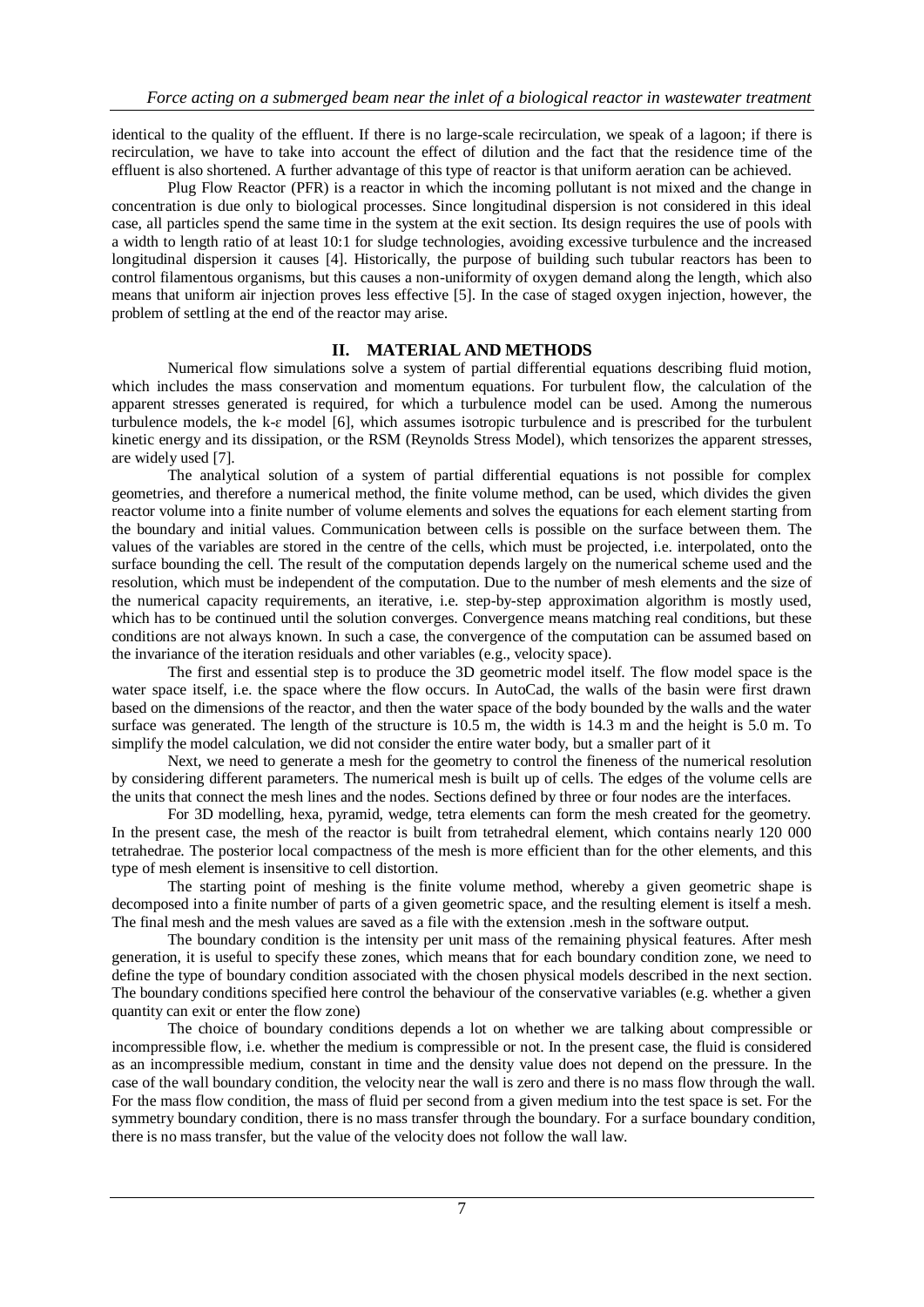In the configuration of the physical model, it is first set that the medium under study is constant in time and not compressible, and the value of the acceleration of gravity, which in the present situation is in the Z direction, is set to -9.81 m/s<sup>2</sup>.

Then the turbulence model is set, for me the isotropic  $k-\varepsilon$  model is sufficient, where k is the turbulent kinetic energy and epsilon is the dissipation of the turbulent kinetic energy. In both cases, the scalar transport equation is solved. After setting the turbulence model, the different phases are generated.

Once all the conditions for the model have been specified, all that remains is to initialize it and iterate. During initialisation, we specify constant initial values or values corresponding to the flow, and then start running the simulation, where we can set the number of iterations to perform. In this case, this number was achieved after only 100 steps. The process can be stopped at any time and the model can be run again without initialization by entering new data. The condition for stopping the stepwise approximation is the convergence of the iteration residuals, i.e. their convergence to a given small band  $(10^{-3})$ .

#### **III. RESULTS AND DISCUSSION**

The reactor has a cuboid shape with a length of 10 m, width of 4 m and a height of 5 m. The primary treated wastewater enters through a slot of rectangular shape with a cross section area of 0.5  $m<sup>2</sup>$  at the left top area of the basin (See Figure 1). Three different design loads are considered; the dry average flow is 150  $m^3/d$ , the dry hourly peak flow is 9.4  $m^3/h$  and at rainfall event, the peak flow is 420  $m^3/d$ . Model runs assumed permanent flow field, the inlet boundary condition was mass flow inlet based on the constant discharges. Figure 1 shows the velocity vectors at the middle cross section at dry average flow.



**Figure 1.** Velocity magnitude at the middle cross section

It can be seen that there is a rapid directional change near the inlet due to the baffle and as the free flow cross section expands the velocity decreases. At the right side of the baffle circulating zone develop, which consume the energy of the main flow and the transport of scalar variables between the swirling centre and the main flow is restricted to diffusivity.



**Figure 2.** Velocity magnitude at the middle cross section

Wall shear stress at the baffle (Figure 2) has an uneven distribution; the most exposed regions are at the top region, beyond where the jet of the discharge hit the baffle. This shear could be translated to force and could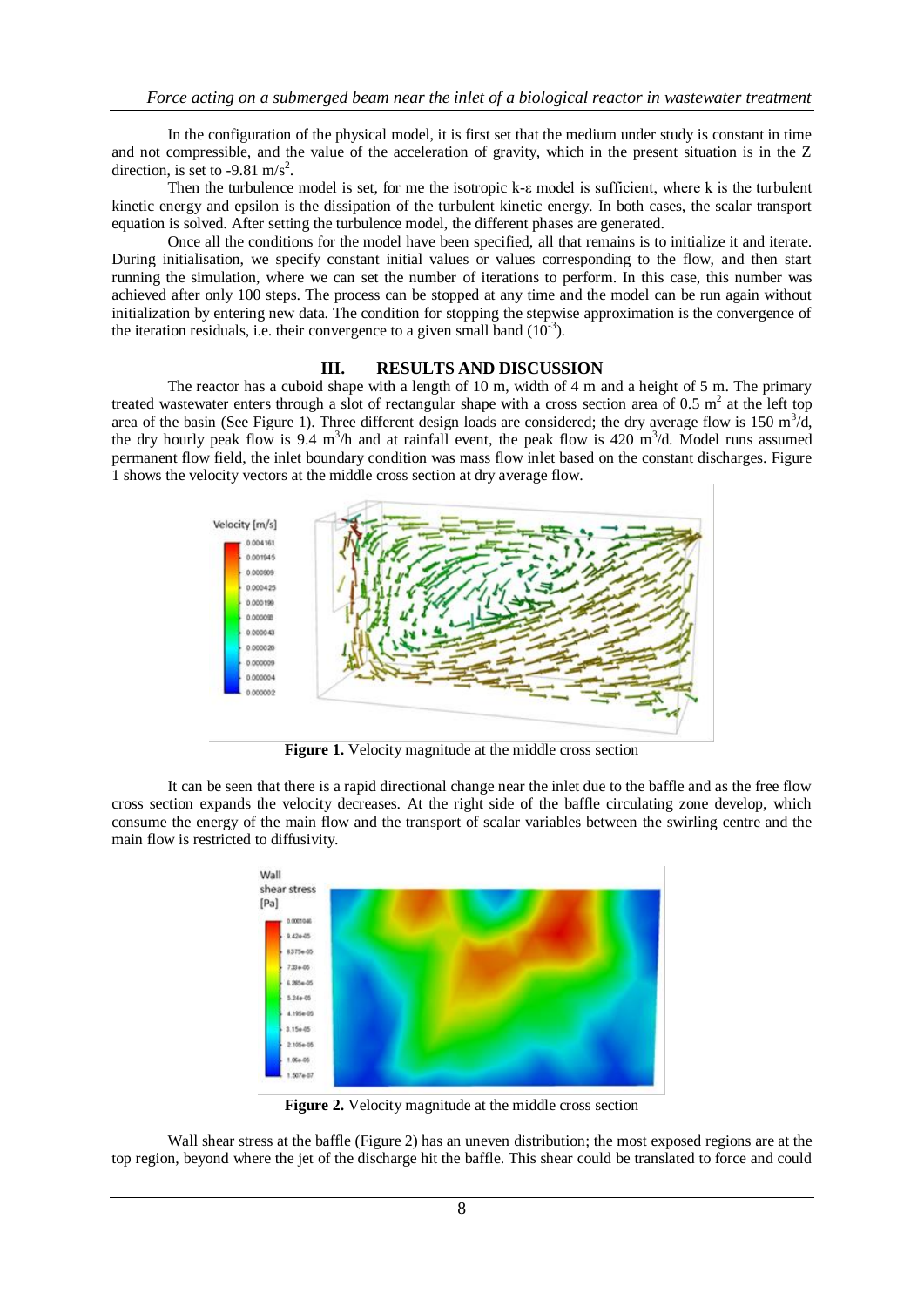be the input of the static structure analysis. The magnitude of the peak shear varies with the discharges, but the shape of the distribution remains the same in each cases.



**Figure 3.** Velocity magnitude at the middle cross section

Figure 3 shows the static pressure at the baffle. The highest values are at the top centre region, as it was expected based on the inlet structure geometry. The simulations were performed at the above mentioned three scenarios and the integral average of shear stress and static pressure at the baffle surface were calculated and summarized in Table 1.

**Table 1**. Surface integral average values at the baffle at the various scenarios

| A WALLY AT MUNICULY INTERNATION TELECT THEMED AV VILV MANILE WE VILV THEIM ME METHANISM |                  |                      |                |
|-----------------------------------------------------------------------------------------|------------------|----------------------|----------------|
|                                                                                         | dry average flow | dry hourly peak flow | rainfall event |
| static pressure [Pa]                                                                    | $4.65*10^{-5}$   | $8.6*10^{-5}$        | $2.44*10^{-4}$ |
| shear stress [Pa]                                                                       | $9*10^{-4}$      | $2*10^{-3}$          | $0.8*10^{-3}$  |

It is not surprising that the highest external load increases with the volumetric flow, therefore the design of the structure should take into account the non-bypassed storm flows. Further investigation is needed to perform the structure analysis and from hydrodynamic point of view, the transient behaviour of fluid flow changes need to be investigated.

## **IV. CONCLUSIONS**

Static load due to fluid flow imposed on a baffle wall in a reactor applied in wastewater treatment was analysed. The tool of computational fluid dynamics investigated three scenarios based on various design flow. Steady-state single phase turbulent flow simulations were performed by using finite volume analysis. In each cases the velocity field within the reactor was calculated and the static pressure and shear stress acting on the baffle wall were determined. It was stated that the stresses increases with the amount of discharged flow and it was demonstrated that this kind of investigation could be a valuable tool for further stability analysis of the structure.

### **ACKNOWLEDGMENT**

The project TKP2020-NKA-09 was funded by the Hungarian National Research Development and Innovation Fund, under the Thematic Excellence Programme 2020.



#### **REFERENCES**

- [1]. Samstag, R. W., et al. CFD for wastewater treatment: an overview. *Water Science and Technology*, 2016, vol. 74, no 3, p. 549-563.
- [2]. Peng, Si Mai, et al. The Application of computational fluid dynamics (CFD) in wastewater biological treatment field. *Applied Mechanics and Materials*, 2014, vol. 507, p. 711-715.
- [3]. Dettmer, Wulf G.; Peric, Djordje. On the coupling between fluid flow and mesh motion in the modelling of fluid–structure interaction. *Computational Mechanics*, 2008, vol. 43, no 1, p. 81-90.
- [4]. Metcalf and Eddy.Wastewater engineering: treatment and reuse, 2003, McGraw-Hill.

.

[5]. Kárpáti Á., Latest results in wastewater treatment, development and simulation, Case studies 11 (In Hungarian), 2005, Veszprém, Hungary.